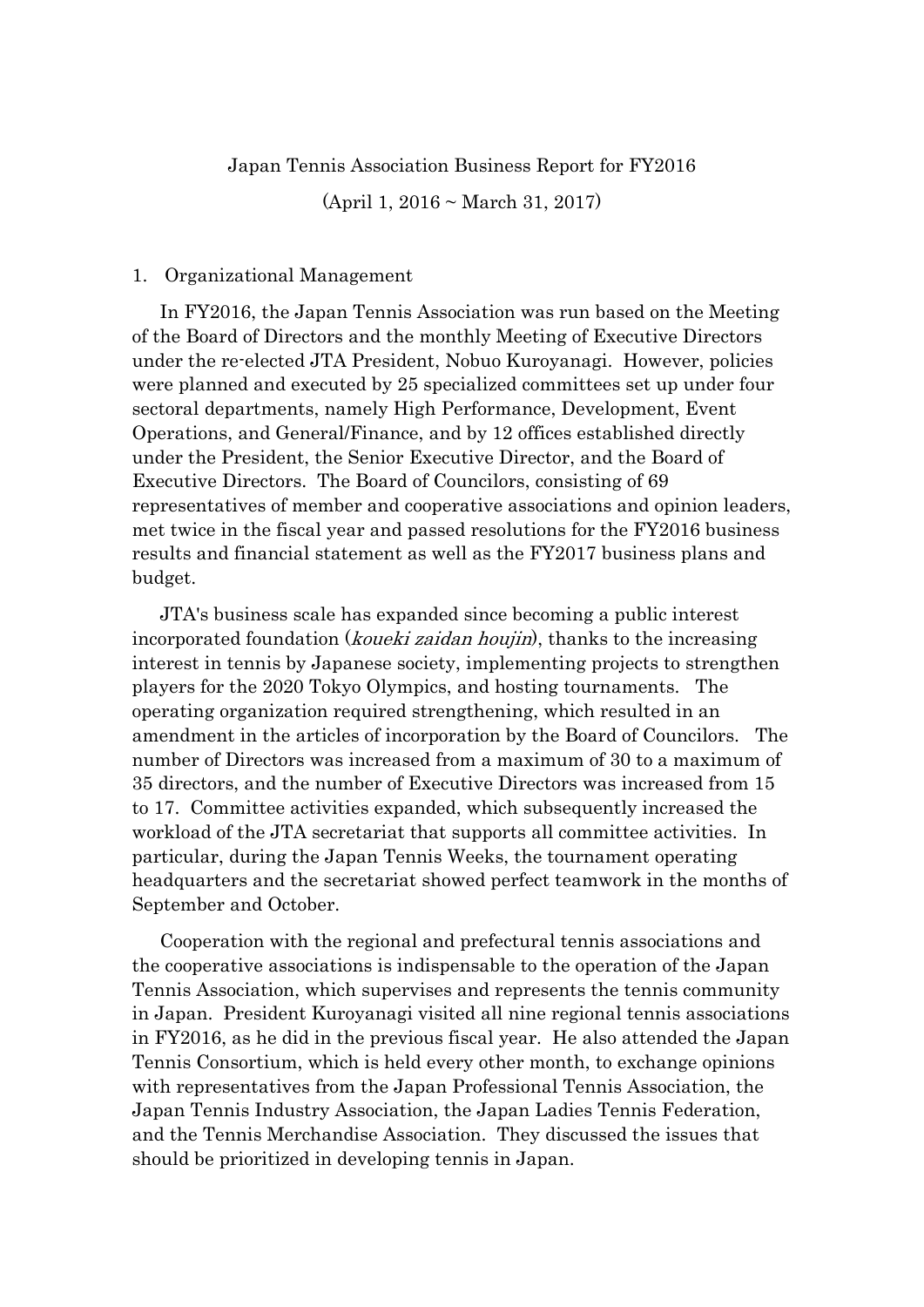Regarding international relations, the President of the International Tennis Federation visited Japan during the Japan Open Tennis Championships. High-level meetings were also held with the President of the United States Tennis Association last September during the US Tennis Open, and with the President of Tennis Australia this January during the Australian Tennis Open. As a measure towards globalization, JTA concluded a cooperative Memorandum of Understanding with the French Tennis Federation, JTA's first agreement regarding cooperation with an overseas national tennis association. In this respect, FY2016 was a year in which JTA was active in global affairs. FY2016 was also a year of celebration, as Masaaki Morita, JTA Honorary President, was awarded the Golden Achievement Award by the International Tennis Hall of Fame.

## 2. Business Operations

The Rio de Janeiro Olympics and Paralympics were held in FY2016. It became a memorable year for the tennis community in Japan as Japan won a medal in tennis for the first time in 96 years, thanks to Kei Nishiori. Moreover, as Kei Nishikori continued to play throughout FY2016 in international championships, including the four Grand Slam tournaments, Japanese society remained interested in tennis, which helped develop and strengthen our activities and our focus on holding tournaments.

Regarding our efforts to strengthen tennis players, in addition to Kei Nishikori winning the bronze medal, there were a total of six Japanese male and female tennis players participating in the Rio de Janeiro Olympic tennis competition. As all six players won their first round, it can be said that the business efforts by the Japan Sport Council and Japan Olympic Committee (JOC) to develop and strengthen tennis players for the Rio Olympics showed clear results. In addition, there are currently five Japanese female players listed in the top 100 of the women's world ranking. Further, it must be mentioned that 18-year-old Yosuke Watanuki won the All Japan Tennis Championships. JTA implemented growth measures, resolved at the extraordinary meeting of the Board of Directors in December 2015, aimed at reinforcing the junior national team. These measures nurture and strengthen the junior players and young generation with a view to the 2020 Tokyo Olympics and the future of tennis in Japan. They included JOC's high performance subsidy program to nurture and strengthen selected junior players, the Japan Sport Council's high performance subsidy program to promote junior sports, and JTA's extraordinary program to finance junior players' tennis tours abroad and to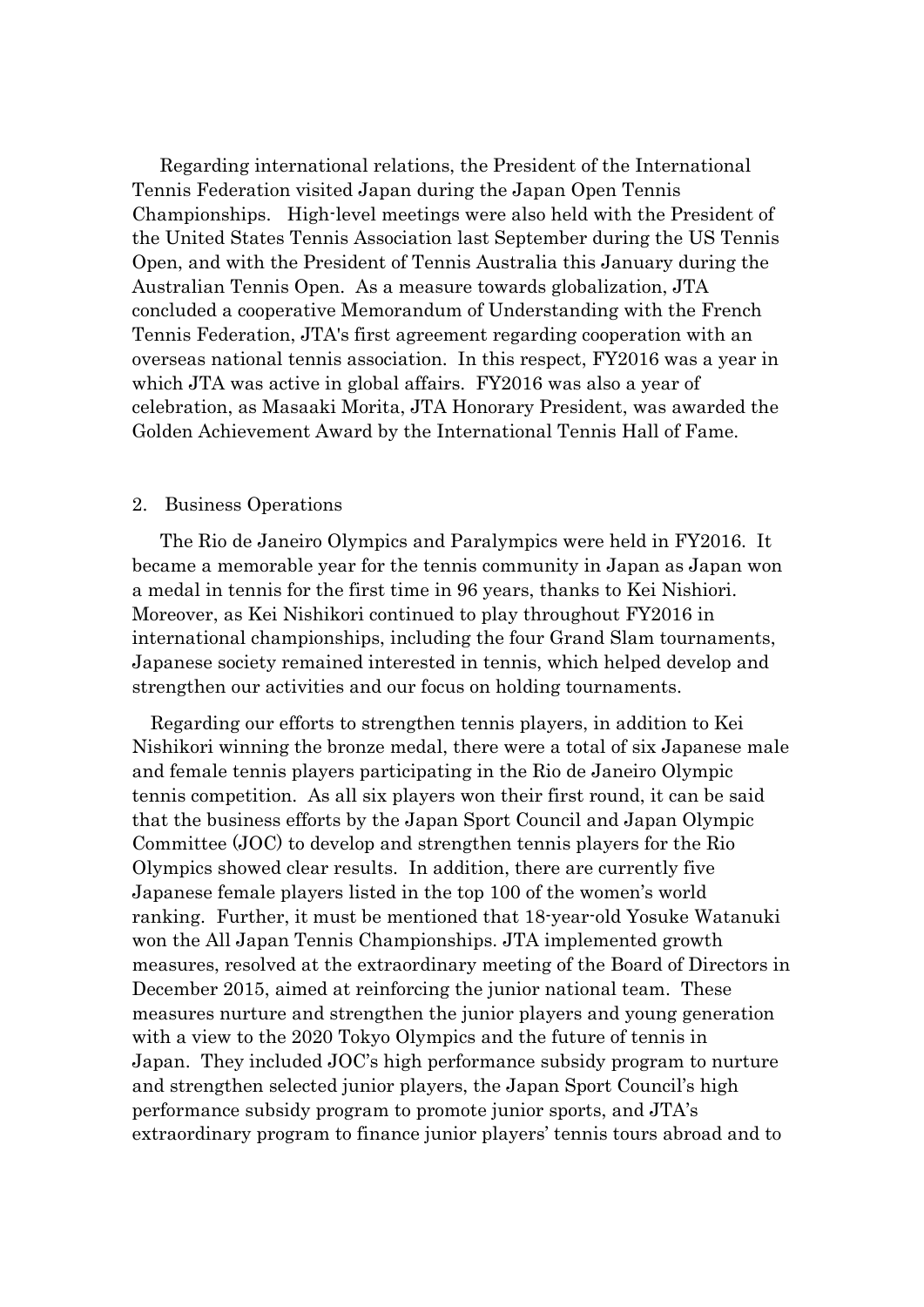organize tennis camps for them in Japan, which were sponsored by private corporations and foundations.

Regarding tennis development, the TENNIS PLAY&STAY program delved deeper to spread the program to cities, towns, and villages. JTA was also able to create a new environment in developing tennis by uploading a tennis business map on the JTA website and launching a TENNIS PLAY&STAY promoter system. The TENNIS PLAY&STAY program has spread throughout the country via a series of development activities carried out in the past few years synergizing with the "Nishikori effect." The tennis population survey, conducted once every two years, shows that the number of tennis players are increasing with 3.73 million in 2012, 3.99 million in 2014, and 4.39 million in 2016. It can be said that JTA's mission as a public interest incorporated foundation is to improve the tennis environment. One of the priorities in this development is to improve the tennis environment at junior high schools. This is the so-called the Nippon Junior High School Physical Culture Association issue. During FY2016, JTA was active in promoting affiliation with associations in regions and prefectures; however, progress was poor even though JTA appealed to the government and continued to disseminate information to society.

In January 2015, JTA promoted the implementation of the Japan Player Identification Number (JPIN), a system that registers and updates information on players, and assists in tournament entries and tallying rankings. As a first step, JTA is operating JPIN for general players. In FY2016, JTA continued to prepare and expand the application of JPIN for junior and veteran players as this system plays an important role in improving the environment in developing tennis tournaments. As one of the policies related to the tennis environment in FY2016, the Medical Committee performed medical and training support for national teams competing in international and domestic tournaments. JTA also began making preparations to introduce a trainer accreditation system. Moreover, an archive system to record, store, and manage documents on the tennis history owned by JTA was implemented in anticipation of the 2022 centennial celebrations of the establishment of JTA. What is indispensable in developing, nurturing, and strengthening tennis players is to train and improve the quality of tennis coaches. JTA held seminars and training sessions for S-class elite and accredited coaches. The JTA Conference 2017 was held for two days in March at the Ajinomoto National Training Center, where 546 tennis instructors and related parties discussed how to develop and strengthen tennis players.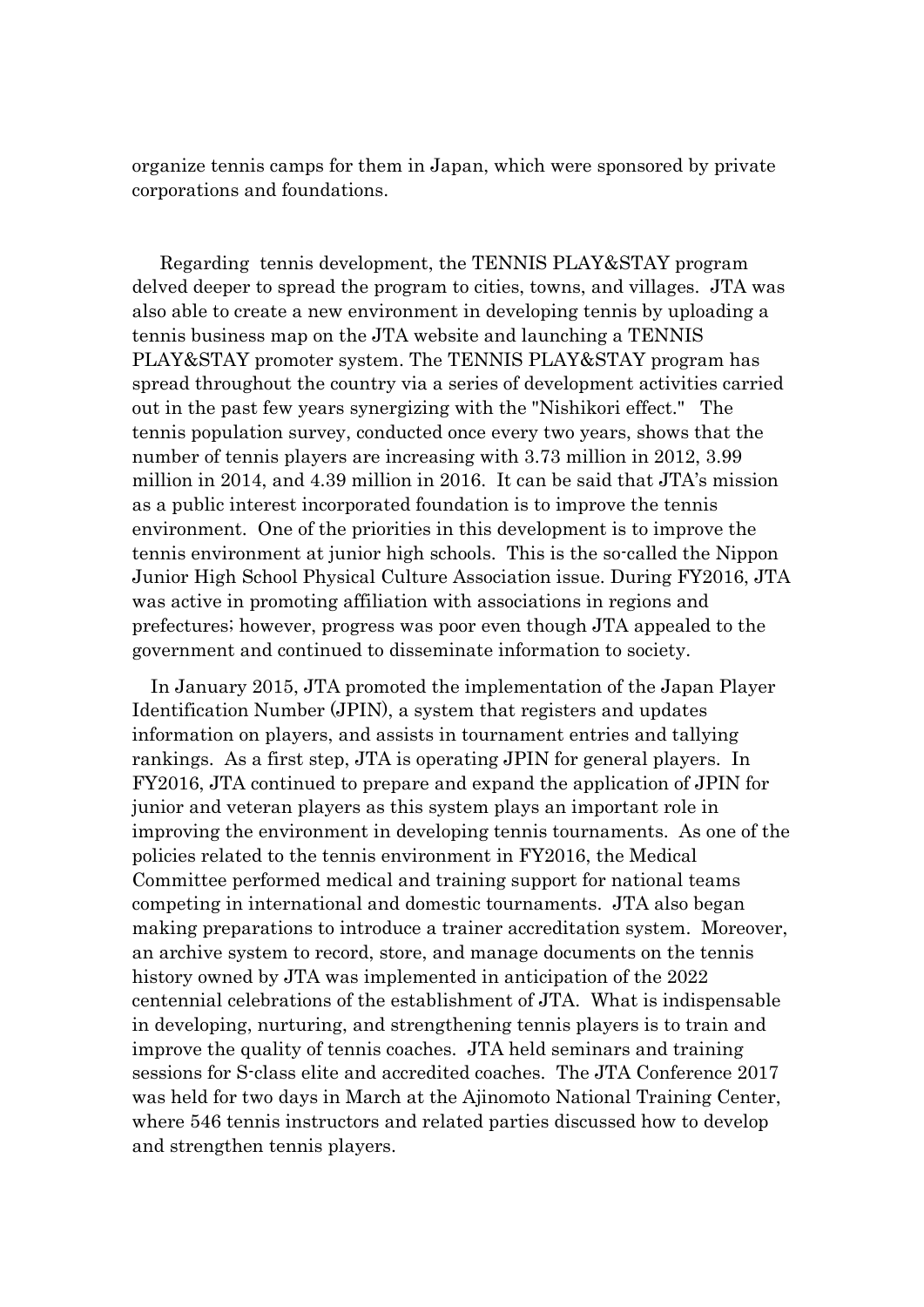One of the JTA objectives is to promote tennis as a lifetime sport, a competitive sport, and a spectator sport. In FY2016 a number of international and domestic tournaments were held beginning with the Japan Open, Japan Women's Open, and the All Japan Tennis Championships. It was the first time that there were 100,000 spectators at the Japan Open. The All Japan Tennis Championships were held, brilliantly satisfying the expectations of our new special sponsor. It must be noted that the All Japan Veteran Tournament was held for the first time in two arenas, namely Nagoya and Fukuoka, with a new over-85-year-old bracket. Tournaments for junior players were also held as programs to strengthen junior tennis players. Representing tournaments for training and adaptability of the below-14-year-old set are the 14 & Under All Japan Tennis Championships and the All Japan Junior Tennis Championships. The World Super Junior Tennis Championships and the Japan Open Junior Championships were held for players advancing to the senior stage. In addition, as in 2016, the East Asian Junior Tennis Team Match was held in Ariake, Tokyo in October during the All Japan Tennis Championships. This provided an opportunity for junior players from China, South Korea, Taiwan, and Hong Kong to compete with each other in friendly matches. It was a valuable occasion for junior players to gain international experience as well as create a framework in East Asian tennis cooperation, which contributes to nurturing grass root interactions through sports in East Asia. At the end of FY2016, the Second "Rendez-vous à Roland-Garros" Junior Wild Card Japan Tournament was held under the auspices of the France Tennis Federation and the Japan Tennis Association. One boy and one girl were sent to France to attend the 2017 French Open Junior Wild Card Tournament.

The International Tennis Federation and the Tokyo Government continued to discuss renovations and improvements for the Ariake Tennis Park, the venue for the 2020 Olympics and Paralympics, to become an international arena suitable for the Olympics. As renovations will begin at the end of this November, JTA has begun to secure venues for 2018 tournaments sponsored by JTA together with plans for the Ariake Tennis Park facilities after 2020. Significantly, the Wheelchair World Team Cup was held in May 2016 at the Ariake Tennis Park as a trial run for the 2020 Tokyo Paralympics. Many Paralympic-related personnel visited this tournament including the minister in charge of the Tokyo Olympic and Paralympic Games, the head of the Japan Sports Agency, and the vicegovernor of Tokyo. The International Tennis Federation praised the organization of the event highly. JTA was able to take a fresh step forward